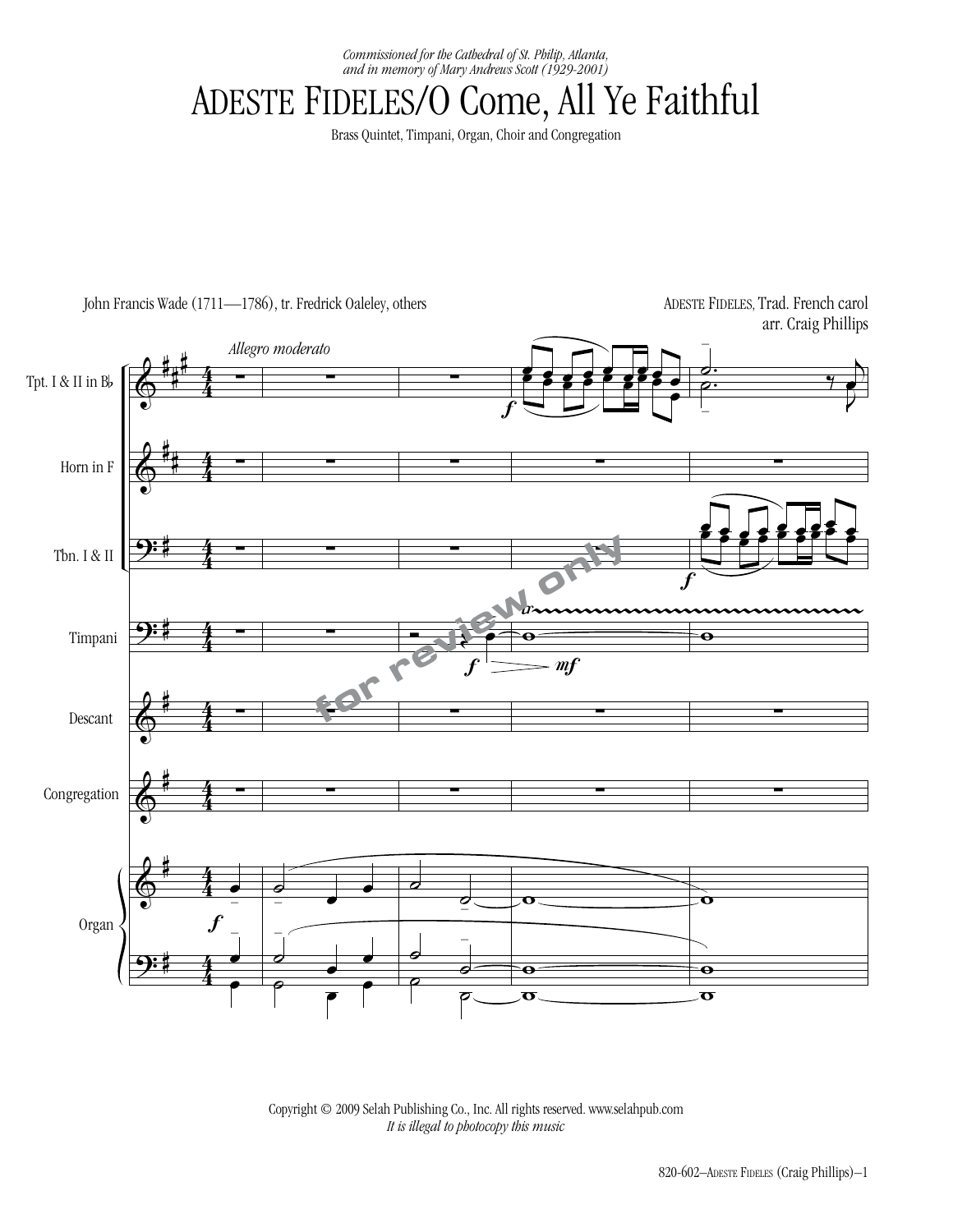

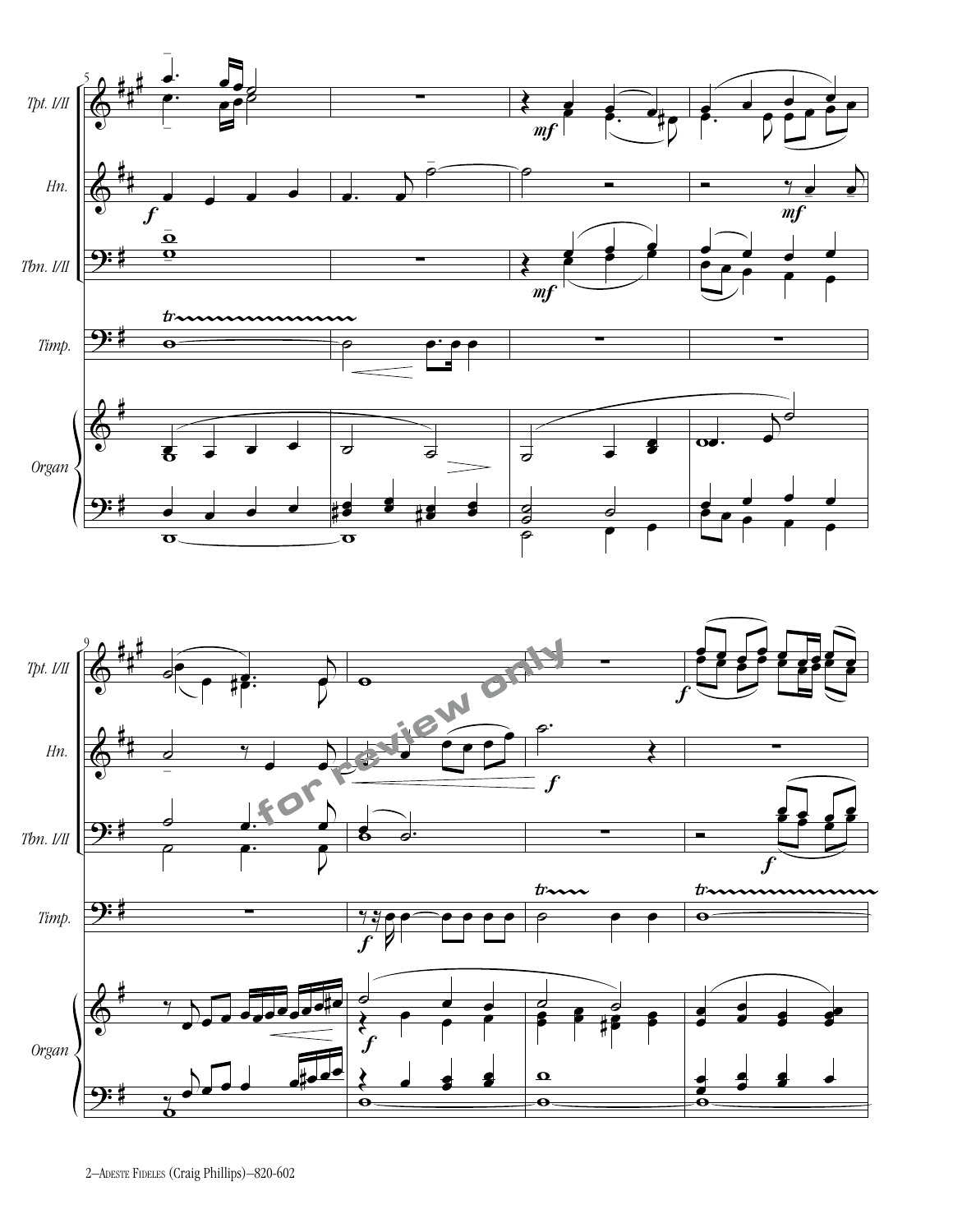

<sup>820-602-</sup>ADESTE FIDELES (Craig Phillips)-3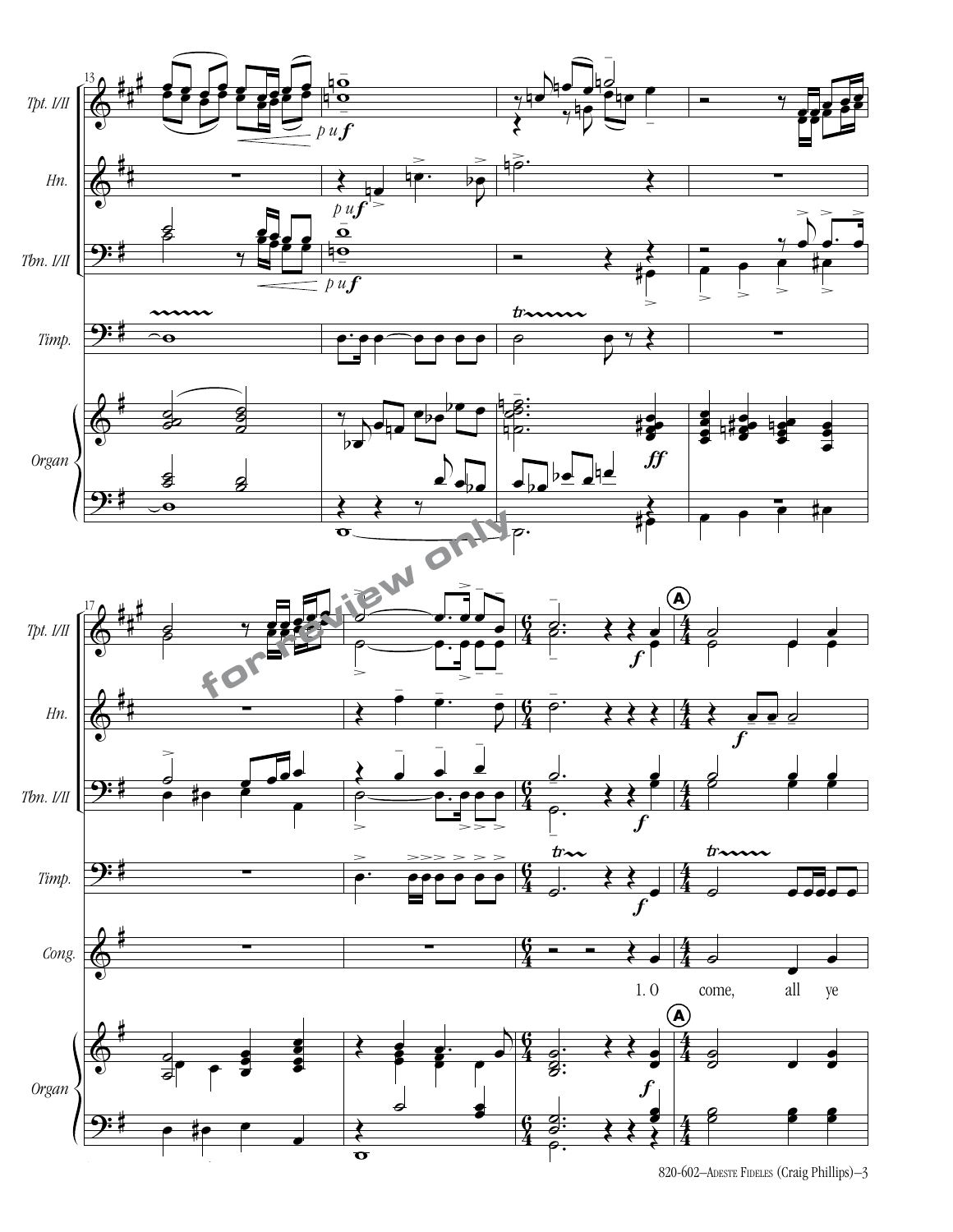